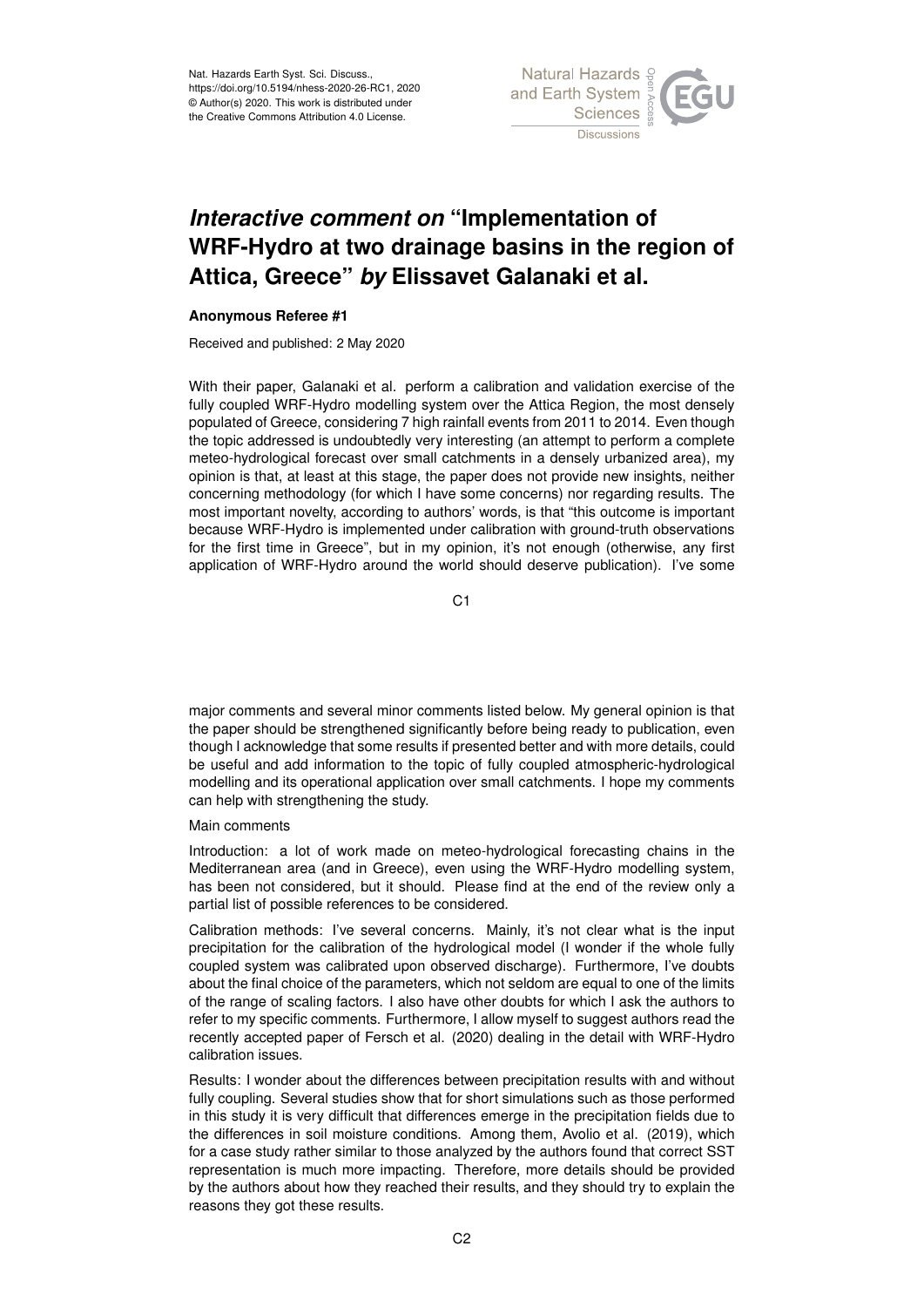Furthermore, concerning the presentation of the results themselves, much more details should be given (please refer to specific comments).

Concerning the utility of the study for "operational forecasting purposes", the authors should at least discuss: 1) why they use in their study reanalyses instead of operational GCM forecasts, which makes their study not completely indicative for operational purposes in terms of forecasts performance; 2) what is the additional computational burden of fully coupled simulations and if it's worth it.

Finally, I suggest a general review of the text concerning English grammar and style (some comments, as examples, are provided below).

Specific and minor comments:

L53: Wagner

Fig. 1a: the hydrological features are not clear. I suggest separate panels where the analyzed catchments (including their borders) are represented better. I guess that, given the high urbanization level, land cover is also an important piece of information to highlight. Finally, all the toponyms cited in the text (e.g., Cithaeron mountain range, Halandri's stream, etc.) should be reported in the map

L78: increased concerning what? To the past? What period? Please specify, otherwise, I suggest another term (e.g., high?). Anyway, the sentence looks a bit redundant.

L95: by the Ymittos Mountain

L100: I guess "were provided". This term "provide" is used 4 times in 5 consecutive lines. Probably the text could be revised

L106: I would organize Table 1 from the oldest to the most recent event. Furthermore, I suggest dealing with events #5 and #6 merging them, I guess they depend on the same synoptic situation

L114: "were occurred" not correct

C3

L128: D04

L137: please revise the text

LL139-147: this information should be included in Table 2, possibly along with the corresponding WRF options

L145: it would be useful to explain why the Noah LSM scheme is preferred to the more recent Noah-MP

L157: "The simulation periods for each event are presented in Table 1." Not clear: do the simulations include always the whole days (i.e., from 00:00 to 00:00)? Anyway, what spin-up times were selected?

Section 2.2.2. Even if it is already specified in the title of Section 2.2, I would specify here that WRF-Hydro is used in fully coupled (i.e., two way) mode.

L167: 605/95 = circa 7. So, the disaggregation factor is 7? Please highlight more this feature and explain your choice.

L183: I'm not aware that the stepwise approach is somehow recommended. There are many examples of mixed or automated calibration approaches. Among the others, I suggest a very recent one by Fersch et al. (2020). The cited work of Cuntz et al. refers to Noah-MP, not to WRF-Hydro.

L196: I guess "when a parameter was calibrated"

L196: I understand that there's a kind of hierarchy in parameters calibration, but it's not clear which is the parameter calibrated first and which later

Section 3.1.1: the fundamental information about the initial value of all the calibrated parameters is missing. Furthermore, other information is missing: e.g., what precipitation values were used for the calibration?

L217: the value is at the border of the calibration range. This means that probably the